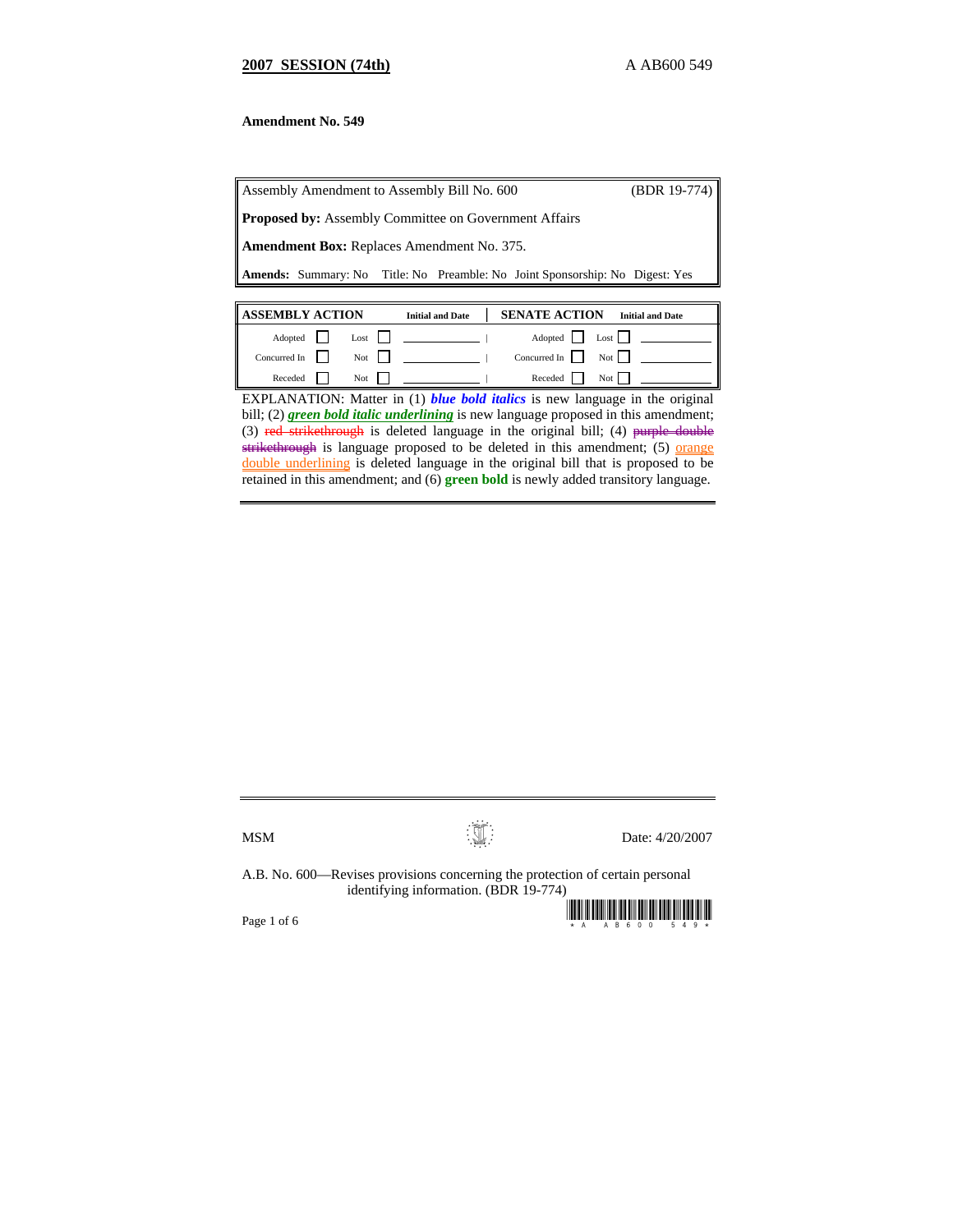ASSEMBLY BILL NO. 600–COMMITTEE ON GOVERNMENT AFFAIRS

## MARCH 26, 2007 \_\_\_\_\_\_\_\_\_\_\_\_

#### Referred to Committee on Government Affairs

SUMMARY—Revises provisions concerning the protection of certain personal identifying information. (BDR 19-774)

FISCAL NOTE: Effect on Local Government: No. Effect on the State: No.

~ EXPLANATION – Matter in *bolded italics* is new; matter between brackets **[**omitted material**]** is material to be omitted.

### AN ACT relating to privacy; revising provisions concerning the protection of certain personal identifying information; and providing other matters properly relating thereto.

#### **Legislative Counsel's Digest:**

Under existing law, documents submitted to governmental agencies must not include the<br>social security number of a person except in certain circumstances. (NRS 239B.030) Existing<br>a law also prohibits public bodies from disc social security number of a person except in certain circumstances. (NRS 239B.030) Existing law also prohibits public bodies from disclosing on their websites personal information about 4 a person, except in certain circumstances. Personal information is defined to mean the 5 person's name in combination with his social security number, driver's license number or 6 certain other account numbers. (NRS 239B.050, 603A.040) **Sections [**1 and**] 2 and 3** of this bill make consistent the information that is protected from disclosure by public entities on 8 documents submitted to the entity or on the entity's website. **Section 2 also authorizes a**  9 **person to request the redaction of personal information from documents submitted to a** *p* **governmental agency before January 1, 2007. Section**  $\overline{47}$  **8 of this bill falsed provides that** 10 **governmental agency before January 1, 2007. Section**  $\frac{1}{\sqrt{7}}$  **8** of this bill **[also**] provides that the last 4 digits of a social security number are not personal information for the purposes of these provisions. 11 the last 4 digits of a social security number are not personal information for the purposes of 12 these provisions.<br>13 **Section 1** o

**Section 1** of this bill provides certain immunity to officers,  $\frac{[and]}{[and]}$  employees and 14 members of a governmental agency or public body relating to the disclosure of personal information  $\frac{[and]}{[and]}$ . Section 1 also **members** of a governmental agency **or public body** relating to the disclosure of personal information **[**. Section 1 also authorizes a person to request the redaction of personal 15 information <del>[. Section 1 also authorized</del> 16 information from documents submitted to 16 information from documents submitted to<br>17 **pursuant to section 2 or 3 of this bill.** 

17 **pursuant to section 2 or 3 of this bill.**<br>18 **Section <del>121</del> 4 of this bill authorizion 18 Section**  $\frac{13}{5}$  **<b>4** of this bill authorizes the use of the last four digits of a social security number in judgments, and **sections 14 and 61 5 and 7** of this bill remove the requirement of 19 number in judgments, and **sections [4 and 6] 5 and 7** of this bill remove the requirement of the inclusion of a social security number on certificates of marriage and forms for the reporting of divorces and annulments 20 the inclusion of a social security number on certificates of marriage and forms for the reporting of divorces and annulments. (NRS 122.160, 440.135) **Section [5] 6** of this bill 22 authorizes the county recorder to allow the inspection and copying of certain records by<br>22 authorizes the county recorder to allow the inspection and copying of certain records by<br>23 family members  $\overline{H}$ , guardians 23 family members **[**.**] , guardians and personal representatives.** (NRS 247.090)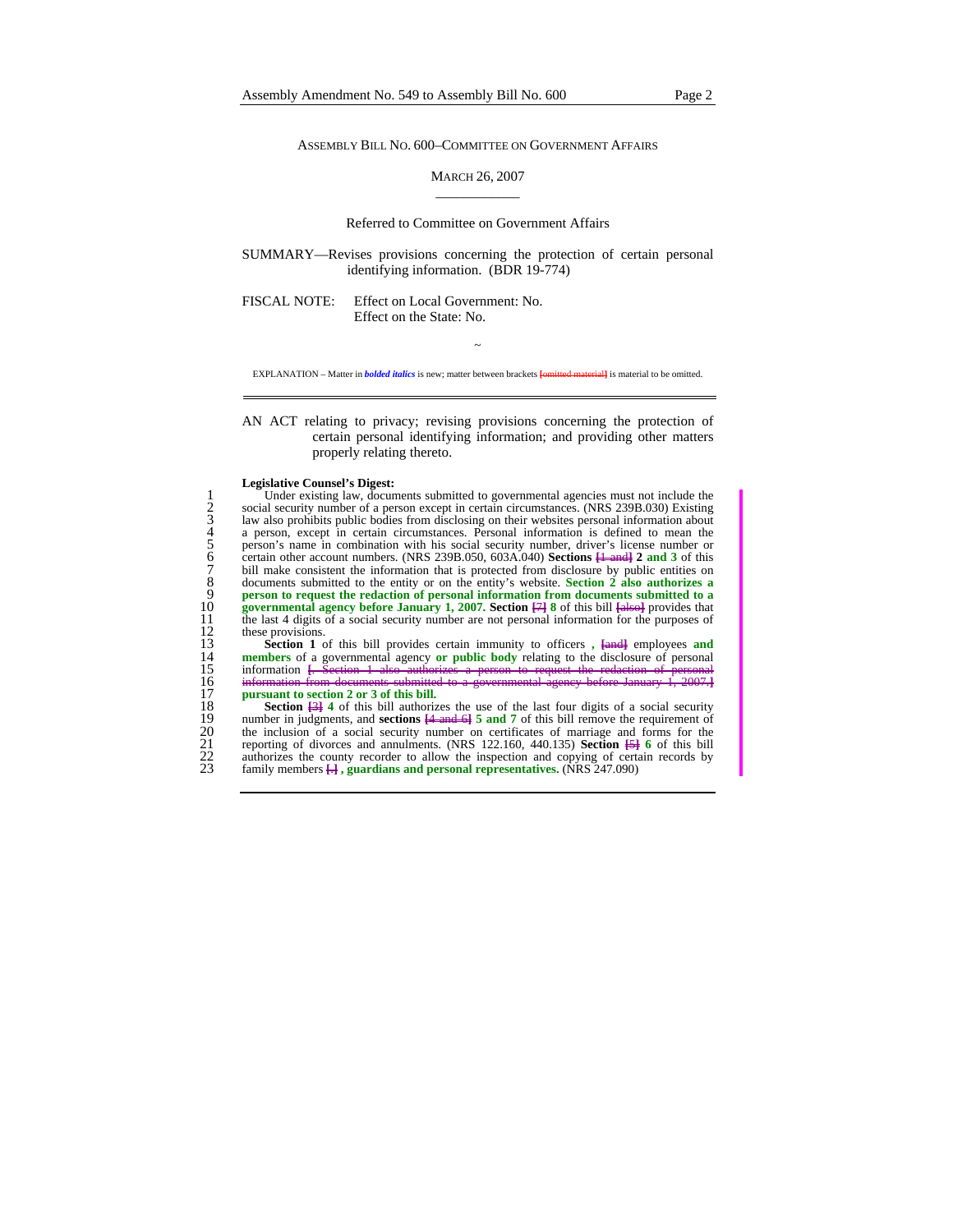## THE PEOPLE OF THE STATE OF NEVADA, REPRESENTED IN SENATE AND ASSEMBLY, DO ENACT AS FOLLOWS:

| Section 1. Chapter 239B of NRS is hereby amended by adding thereto a                                                                      |
|-------------------------------------------------------------------------------------------------------------------------------------------|
| new section to read as follows:                                                                                                           |
| 1. An officer, employee or member of a governmental agency or public body                                                                 |
| is not liable for any civil damages as a result of any act or omission, not                                                               |
| <u>amounting to gross negligence, in carrying out the provisions of NRS 239B.030</u>                                                      |
| or 239B.050.                                                                                                                              |
| 2.<br>As used in this section:                                                                                                            |
| (a) "Governmental agency"<br>means an officer, board, commission,                                                                         |
| department, division, bureau, district or any other unit of government of the State                                                       |
| or a local government.                                                                                                                    |
| (b) "Public body" has the meaning ascribed to it in NRS $205.462$ .                                                                       |
| $\frac{f}{f}$ Section 1.1 Sec. 2. NRS 239B.030 is hereby amended to read as follows:                                                      |
| 239B.030 1. Except as otherwise provided in subsection 2, a person shall                                                                  |
| not include and a governmental agency shall not require a person to include <i>[the</i> ]                                                 |
| social security number of any personal information about a person on any                                                                  |
| document that is recorded, filed or otherwise submitted to the governmental agency                                                        |
| on or after January 1, 2007.                                                                                                              |
| If the social security number of <i>personal information about</i> a person is<br>2.                                                      |
| required to be included in a document that is recorded, filed or otherwise submitted                                                      |
| to a governmental agency on or after January 1, 2007, pursuant to a specific state or                                                     |
| federal law, for the administration of a public program or for an application for a                                                       |
| federal or state grant, a governmental agency shall ensure that the <b>[social security</b>                                               |
| number] <i>personal information</i> is maintained in a confidential manner or                                                             |
| obliterated or otherwise removed by any method, including, without limitation,                                                            |
|                                                                                                                                           |
| <i>through the use of computer software</i> , and may only disclose the <b>[social security</b>                                           |
| <b>number</b> <i>personal information</i> as required:                                                                                    |
| (a) To carry out a specific state or federal law; or<br>(b) For the administration of a public program or an application for a federal or |
|                                                                                                                                           |
| state grant.                                                                                                                              |
| $\rightarrow$ Any action taken by a governmental agency pursuant to this subsection must                                                  |
| not be construed as affecting the legality of the document.                                                                               |
| A governmental agency shall take necessary measures to ensure that notice<br>3.                                                           |
| of the provisions of this section is provided to persons with whom it conducts                                                            |
| business. Such notice may include, without limitation, posting notice in a                                                                |
| conspicuous place in each of its offices.                                                                                                 |
| A governmental agency may require a person who records, files or<br>4.                                                                    |
| otherwise submits any document to the governmental agency to provide an                                                                   |
| affirmation that the document does not contain the social security number of                                                              |
| <i>personal information about</i> any person. A governmental agency may refuse to                                                         |
| record, file or otherwise accept a document which does not contain such an                                                                |
| affirmation when required and any document which contains the social security                                                             |
| number of <i>personal information about</i> a person.                                                                                     |
| [An officer or employee of a governmental agency is not liable for any<br>5.                                                              |
| eivil damages as a result of any act or omission, not amounting to gross                                                                  |
| negligence, in earrying out the provisions of this section.                                                                               |
| <b>6.</b> On or before January 1, 2017, each governmental agency shall ensure that                                                        |
| any <b>social security number</b> <i>personal information</i> contained in a document that                                                |
| has been recorded, filed or otherwise submitted to the governmental agency before                                                         |
| January 1, 2007, which the governmental agency continues to hold is maintained in                                                         |
|                                                                                                                                           |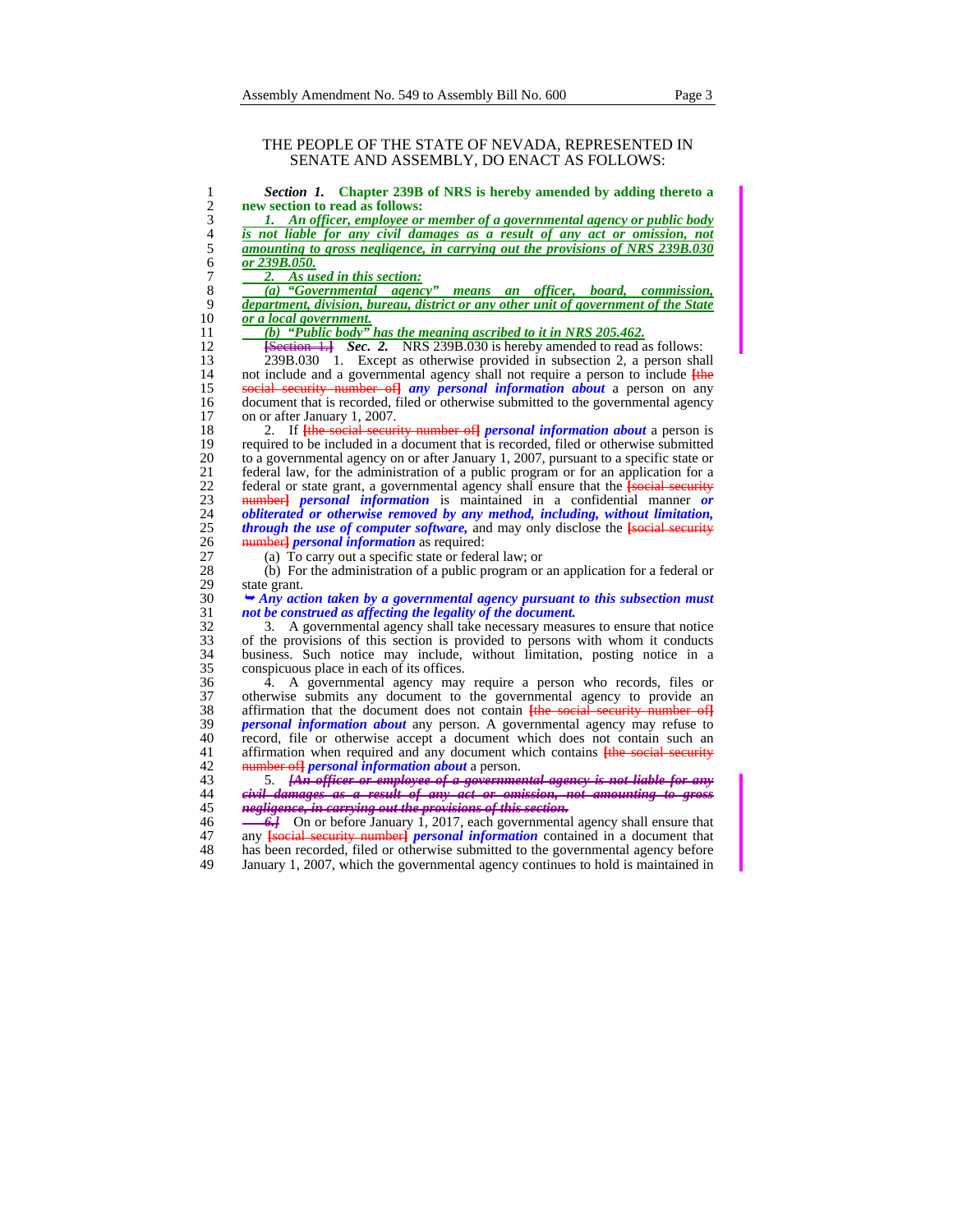1 a confidential manner or is obliterated or otherwise removed from the document  $\frac{1}{1}$ , by any method, including, without limitation, through the use of computer software. Any action taken by a governmental agency purs 2 *, by any method, including, without limitation, through the use of computer*  3 *software*. Any action taken by a governmental agency pursuant to this subsection must not be construed as affecting the legality of the document.

4 must not be construed as affecting the legality of the document.<br>  $\frac{6}{4}$   $\frac{1}{6}$   $\frac{1}{6}$  A person may request that a governmental as<br>  $\frac{6}{7}$  otherwise remove from any document submitted by the governmental age 5 6. *[7.] A person may request that a governmental agency obliterate or otherwise remove from any document submitted by the person to the governmental agency before January 1, 2007, any personal information about the person contained in the document. The governmental agency shall not charge any fee to perform such a service.* 

11  $\overline{(a)}$  <sup> $\overline{(b)}$ </sup> *(Governmental* agency" means an officer, board, commission, department, 12 division, bureau, district or any other unit of government of the State or a local 12 division, bureau, district or any other unit of government of the State or a local 13 government.<br>14 (b) "Per

14 *(b) "Personal information" has the meaning ascribed to it in NRS 603A.040.*<br>15 <del>**15ee.** 2.1</del> *Sec.* 3. NRS 239B.050 is hereby amended to read as follows:

15 **[**Sec. 2.**]** *Sec. 3.* NRS 239B.050 is hereby amended to read as follows: 16 239B.050 1. If a public body maintains a website on the Internet, the public<br>17 body shall not disclose on that website personal information unless the disclosure is 17 body shall not disclose on that website personal information unless the disclosure is<br>18 required by a federal or state **Istatute or regulation. Law or for the administration** 18 required by a federal or state **[**statute or regulation.**]** *law or for the administration* 

19 *of a public program or an application for a federal or state grant.*<br>20 2. If it appears that a public body has engaged in or is about 20 2. If it appears that a public body has engaged in or is about to engage in any act or practice which violates subsection 1, the Attorney General or the appropriate 21 act or practice which violates subsection 1, the Attorney General or the appropriate<br>22 district attorney may file an action in any court of competent jurisdiction for an 22 district attorney may file an action in any court of competent jurisdiction for an injunction to prevent the occurrence or continuance of that act or practice. 23 injunction to prevent the occurrence or continuance of that act or practice.<br>24 3. An injunction:

24 3. An injunction:<br>25 (a) May be issued

25 (a) May be issued without proof of actual damage sustained by any person.<br>26 (b) Does not preclude the criminal prosecution and punishment of an ac

26 (b) Does not preclude the criminal prosecution and punishment of an act or practice that may otherwise be prohibited by law. 27 practice that may otherwise be prohibited by law.<br>28 4. As used in this section:

28 4. As used in this section:<br>29 (a) "Personal information"

29 (a) "Personal information" has the meaning ascribed to it in NRS 603A.040.<br>30 (b) "Public body" has the meaning ascribed to it in NRS 205.462.

30 (b) "Public body" has the meaning ascribed to it in NRS 205.462.<br>31 <del>[See, 3.]</del> **Sec. 4.** NRS 17.150 is hereby amended to read as fol

31 **[**Sec. 3.**]** *Sec. 4.* NRS 17.150 is hereby amended to read as follows:

32 17.150 1. Immediately after filing a judgment roll the clerk shall make the 33 proper entries of the judgment, under appropriate heads, in the docket kept by him, noting thereon the hour and minutes of the day of such entries. 34 noting thereon the hour and minutes of the day of such entries.<br>35 2. A transcript of the original docket or an abstract or c

35 2. A transcript of the original docket or an abstract or copy of any judgment 36 or decree of a district court of the State of Nevada or the District Court or other 37 court of the United States in and for the District of Nevada, the enforcement of which has not been stayed on appeal, certified by the clerk of the court where the 38 which has not been stayed on appeal, certified by the clerk of the court where the 39 judgment or decree was rendered, may be recorded in the office of the county recorder in any county, and when so recorded it becomes a lien upon all the real 40 recorder in any county, and when so recorded it becomes a lien upon all the real property of the judgment debtor not exempt from execution in that county, owned 41 property of the judgment debtor not exempt from execution in that county, owned 42 by him at the time, or which he may afterward acquire, until the lien expires. The 42 by him at the time, or which he may afterward acquire, until the lien expires. The lien continues for 6 years after the date the judgment or decree was docketed, and is 43 lien continues for 6 years after the date the judgment or decree was docketed, and is continued each time the judgment or decree is renewed, unless: 44 continued each time the judgment or decree is renewed, unless:<br>45 (a) The enforcement of the judgment or decree is stave

45 (a) The enforcement of the judgment or decree is stayed on appeal by the execution of a sufficient undertaking as provided in the Nevada Rules of Appellate 46 execution of a sufficient undertaking as provided in the Nevada Rules of Appellate 47 Procedure or by the Statutes of the United States, in which case the lien of the 47 Procedure or by the Statutes of the United States, in which case the lien of the judgment or decree and any lien by virtue of an attachment that has been issued and 48 judgment or decree and any lien by virtue of an attachment that has been issued and levied in the actions ceases: 49 levied in the actions ceases;<br>50 (b) The judgment is fo

50 (b) The judgment is for arrearages in the payment of child support, in which 51 case the lien continues until the judgment is satisfied;<br>52 (c) The judgment is satisfied; or

- 52 (c) The judgment is satisfied; or<br>53 (d) The lien is otherwise dischar
	- (d) The lien is otherwise discharged.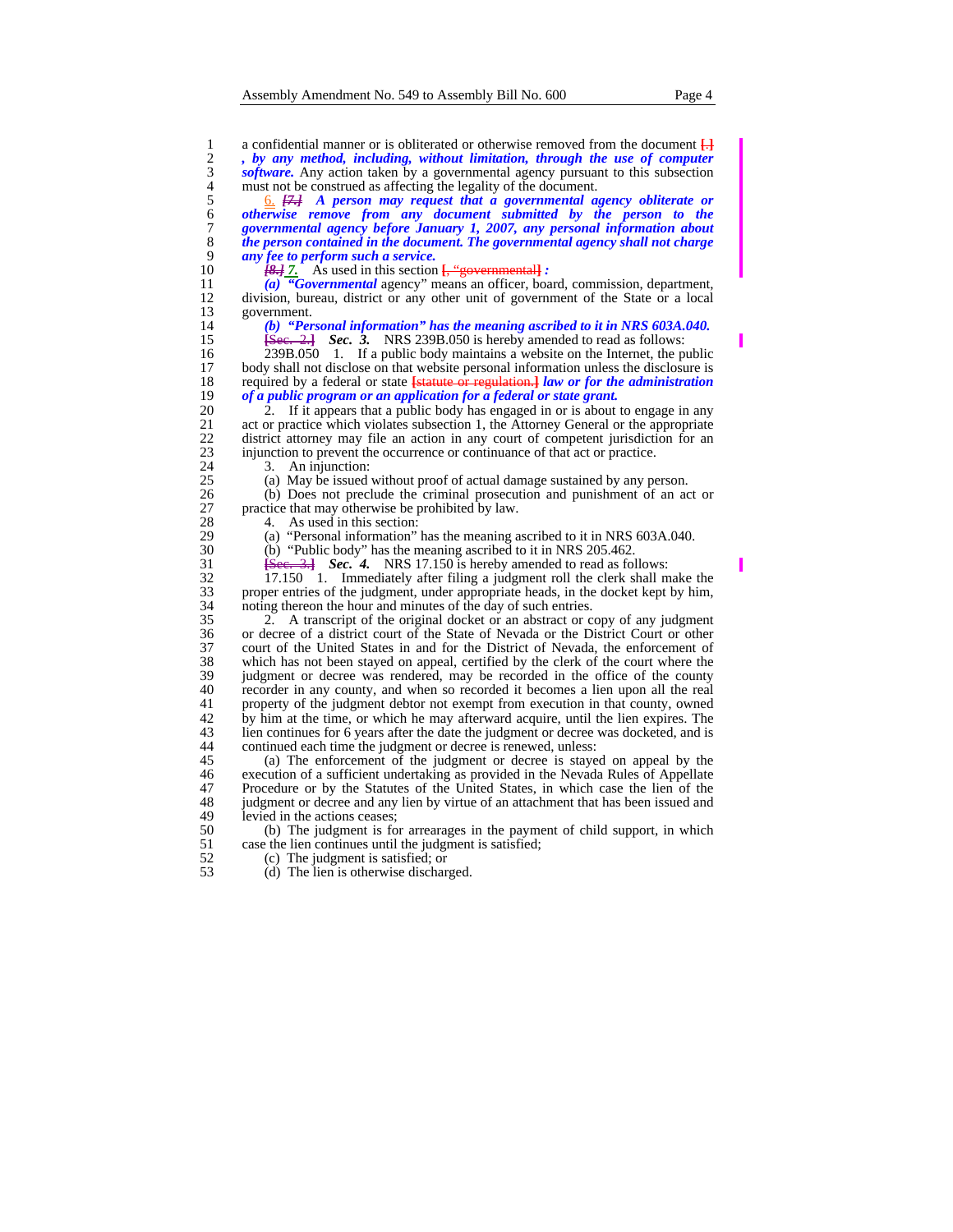1 → The time during which the execution of the judgment is suspended by appeal,<br>
2 action of the court or defendant must not be counted in computing the time of<br>
2 action.<br>
3. The abstract described in subsection 2 must c action of the court or defendant must not be counted in computing the time of expiration.

4 3. The abstract described in subsection 2 must contain the:<br>
(a) Title of the court and the title and number of the action;

- 5 (a) Title of the court and the title and number of the action;<br>6 (b) Date of entry of the judgment or decree;
- 6 (b) Date of entry of the judgment or decree;<br>7 (c) Names of the judgment debtor and judgm
- 7 (c) Names of the judgment debtor and judgment creditor;<br>8 (d) Amount of the judgment or decree; and
- 8 (d) Amount of the judgment or decree; and<br>9 (e) Location where the judgment or dec

9 (e) Location where the judgment or decree is entered in the minutes or 10 judgment docket.<br>11 4. A judgment

11 4. A judgment creditor who records a judgment or decree shall record at that time an affidavit stating: 12 time an affidavit stating:<br>13 (a) The name and ac

13 (a) The name and address of the judgment debtor;<br>14 (b) The judgment debtor's driver's license numbe

14 (b) The judgment debtor's driver's license number and state of issuance or the *last four digits of the* judgment debtor's social security number; and 15 *last four digits of the* judgment debtor's social security number; and 16 (c) The judgment debtor's date of birth,

16 (c) The judgment debtor's date of birth,<br>17  $\rightarrow$  if known to the judgment creditor. If an 17  $\rightarrow$  if known to the judgment creditor. If any of the information is not known, the affidavit must include a statement of that fact. 18 affidavit must include a statement of that fact.<br>19 <del>[Sec. 4.]</del> Sec. 5. NRS 122.160 is here

19 **[**Sec. 4.**]** *Sec. 5.* NRS 122.160 is hereby amended to read as follows:

20 122.160 1. Marriages between Indians performed in accordance with tribal<br>21 customs within closed Indian reservations and Indian colonies have the same 21 customs within closed Indian reservations and Indian colonies have the same validity as marriages performed in any other manner provided for by the laws of 22 validity as marriages performed in any other manner provided for by the laws of this State, if there is recorded in the county in which the marriage takes place, 23 this State, if there is recorded in the county in which the marriage takes place, within 30 days after the performance of the tribal marriage, a certificate declaring 24 within 30 days after the performance of the tribal marriage, a certificate declaring 25 the marriage to have been performed.<br>26 2. The certificate of declaration

26 2. The certificate of declaration required to be recorded by subsection 1 must include the names of the persons married, their ages, **[social security numbers,]** 27 include the names of the persons married, their ages, **[**social security numbers, **]** 28 tribe, and place and date of marriage. The certificate must be signed by an official 28 tribe, and place and date of marriage. The certificate must be signed by an official of the tribe, reservation or colony. 29 of the tribe, reservation or colony.<br>30 3. The certificate must be re

30 3. The certificate must be recorded with the recorder of the county in which 31 the marriage was performed and recorded by him without charge.<br>32 <del>[Sec. 5.]</del> **Sec. 6.** NRS 247.090 is hereby amended to read

32 **[**Sec. 5.**]** *Sec. 6.* NRS 247.090 is hereby amended to read as follows:

33 247.090 **[**All**]** 34 *1. Except as otherwise provided in subsection 2 and NRS 239B.030, all*  35 documents on file in the office of the county recorder, must, during office hours, be open for inspection by any person without charge. The county recorder must 36 open for inspection by any person without charge. The county recorder must arrange the books of record and indexes in his office in such suitable places as to 37 arrange the books of record and indexes in his office in such suitable places as to 38 facilitate their inspection.<br>39 2. A county recor

*2. A county recorder may allow inspection and copying of records containing personal information about a deceased or incapacitated person by a spouse, widow or widower, parent, sibling*,  $\frac{f\omega f}{f}$  child  $\frac{f}{g}$  *guardian or personal at a representative of the person. As used in this subsection, "personal information*" *representative of the person. As used in this subsection, "personal information" has the meaning ascribed to in NRS 603A.040.*

44 **[Sec. 6.]** *Sec.* **7. NRS 440.135 is hereby amended to read as follows:<br>45 440.135 1. The Board shall prescribe, and the State Registrar shall f** 45 440.135 1. The Board shall prescribe, and the State Registrar shall furnish<br>46 in sufficient numbers to each county clerk for distribution, a form for the reporting 46 in sufficient numbers to each county clerk for distribution, a form for the reporting of divorces and annulments of marriage. 47 of divorces and annulments of marriage.<br>48 2. The information required by suc

- 
- 48 2. The information required by such form must be limited to:<br>49 (a) The names **fand social security numbers** of the parties;
- 49 (a) The names **[and social security numbers**] of the parties;<br>50 (b) The court and county in which the decree is granted; and 50 (b) The court and county in which the decree is granted; and 51 (c) The date of the decree.
	- 51 (c) The date of the decree.

ı